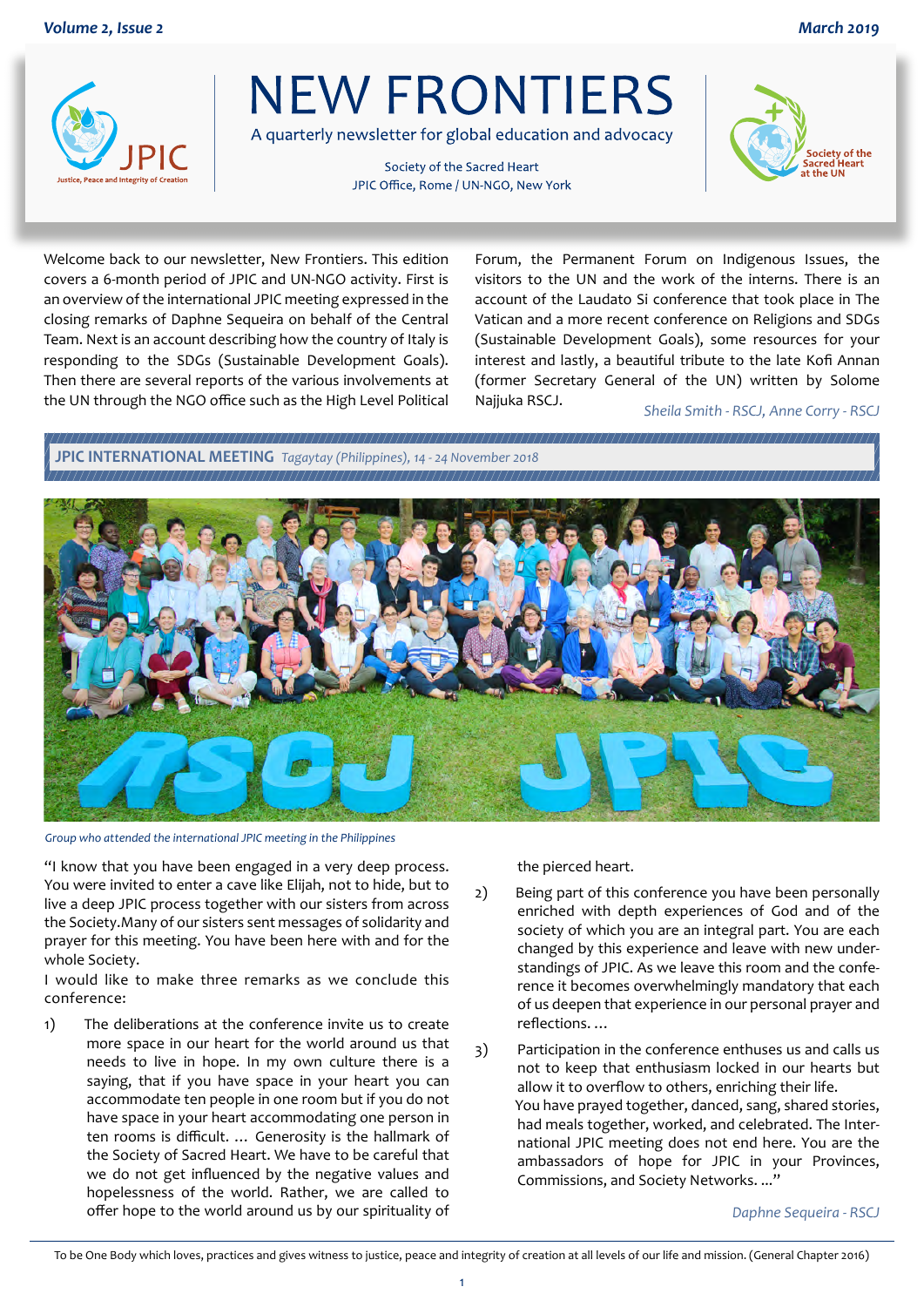

Yolanda Jiménez (JPIC Assistant at the Mother House) was very happy to see how the Italian government has embraced the SDGs (Sustainable Development Goals). Here she describes some activities that took place during Italy's 'Sustainable Development Festival'.



*Sustainable Development Festival poster*

The Festival was initiated by the European Sustainable Development Week (ESDW) that has been designed to stimulate and make visible activities, projects and events that promote sustainable development throughout European Member States. It is directly related to the United Nations' 17 Sustainable Development Goals (SDGs). Italy has embraced the SDGs with the institution of the Italian Alliance for Sustainable Development (Asvis), gathering over 200 private and public bodies. It participated in ESDW with a 17-day Sustainable Development Festival. Asvis partnered over 700 national and local events that spread a sustainable culture. The enthusiasm of this activity reflects Italy's commitment to the SDGs.

Yolanda Jiménez attended three Roman events of the Sustainable Development Festival. For Goal 1, No Poverty, and Goal 10, Reduced Inequalities, the World Bank economist and one of the authors of the Elephant Chart on Global Income Inequalities, Prof. Branko Milanovic, pointed out that future trends on inequalities, such as place of birth or social classes, are taking us back to the end of the 19th century where inequality was based on social class. For Goal 2, Zero Hunger, attention was focused on food waste and the enforcements of laws to pass unused food to charities (see Gadda Italian law). Regarding Goal 7, Affordable and Clean Energy, and Goal 13, Climate Change, the focus was on the Paris Agreement on Climate Change.

Italian associations, private bodies and citizens are showing a growing interest in the importance of a sustainable culture. The Festival events were packed. The European Sustainable Week is an important opportunity to stress the responsibility and duty of Europe to implement sustainable development and equalities as pillars of its foundation.

(All information related to both the ESDW and Italy's Sustainable Development Festival are found in our Resources section).

**REPORT ON THE 2018 UN HIGH LEVEL POLITICAL FORUM ON THE SUSTAINABLE DEVELOPMENT GOALS** *By Elizabeth Ann Kelly, Charlotte Sippel, Sheila Smith RSCJ* 

#### **What is the UN High-Level Political Forum?**

The UN High-Level Political Forum (HLPF) is the "... central platform for follow-up and review of the 2030 Agenda for Sustainable Development and the Sustainable Development Goals, [it] provides for the full and effective participation of all States Members of the United Nations and States members of specialized agencies"

(Source: https://sustainabledevelopment.un.org/hlpf/2018).

*"The 2030 Agenda is our roadmap and its goals and targets are tools to get there"*

Secretary-General António Guterres

**What was the theme of HLPF 2018?** The theme was "Transformation towards sustainable and resilient societies".

**Who were the delegates for the Society of the Sacred Heart's NGO at the UN?** We are pictured below.



*Left to right: Charlotte Sippel, Elizabeth Ann Kelly, Sheila Smith RSCJ*

Charlotte is a Sacred Heart alumna who is presently doing her undergraduate degree in Global Studies. Elizabeth Ann is 5th generation member of the Sacred Heart family - her great-great grandmother having met Philippine Duchesne at our first North American school in St. Charles! Elizabeth Ann is presently a Doctoral Candidate in the field of Educational Psychology. Sheila Smith, rscj, is the UN-NGO Representative for the Society of the Sacred Heart.

#### **What did the Sacred Heart delegation do at HLPF?**

We attended a Preparatory Day to learn about HLPF and how the Society can be more involved at this Forum.

# **What did we learn at the Preparatory Day?**

Three learnings:

- **1)** The 2030 Agenda is not new. However, in this moment of global economic growth, the world is severely off-track. There is increased greed, poverty, hunger, CO² emissions, and killings of human rights defenders and activists.
- **2)** The current global structural power is unable to address the 2030 Agenda and human rights. There is no accountability mechanism for the Sustainable Development Goals (SDGs). Systemic reform at all levels is urgently required.

To be One Body which loves, practices and gives witness to justice, peace and integrity of creation at all levels of our life and mission. (General Chapter 2016)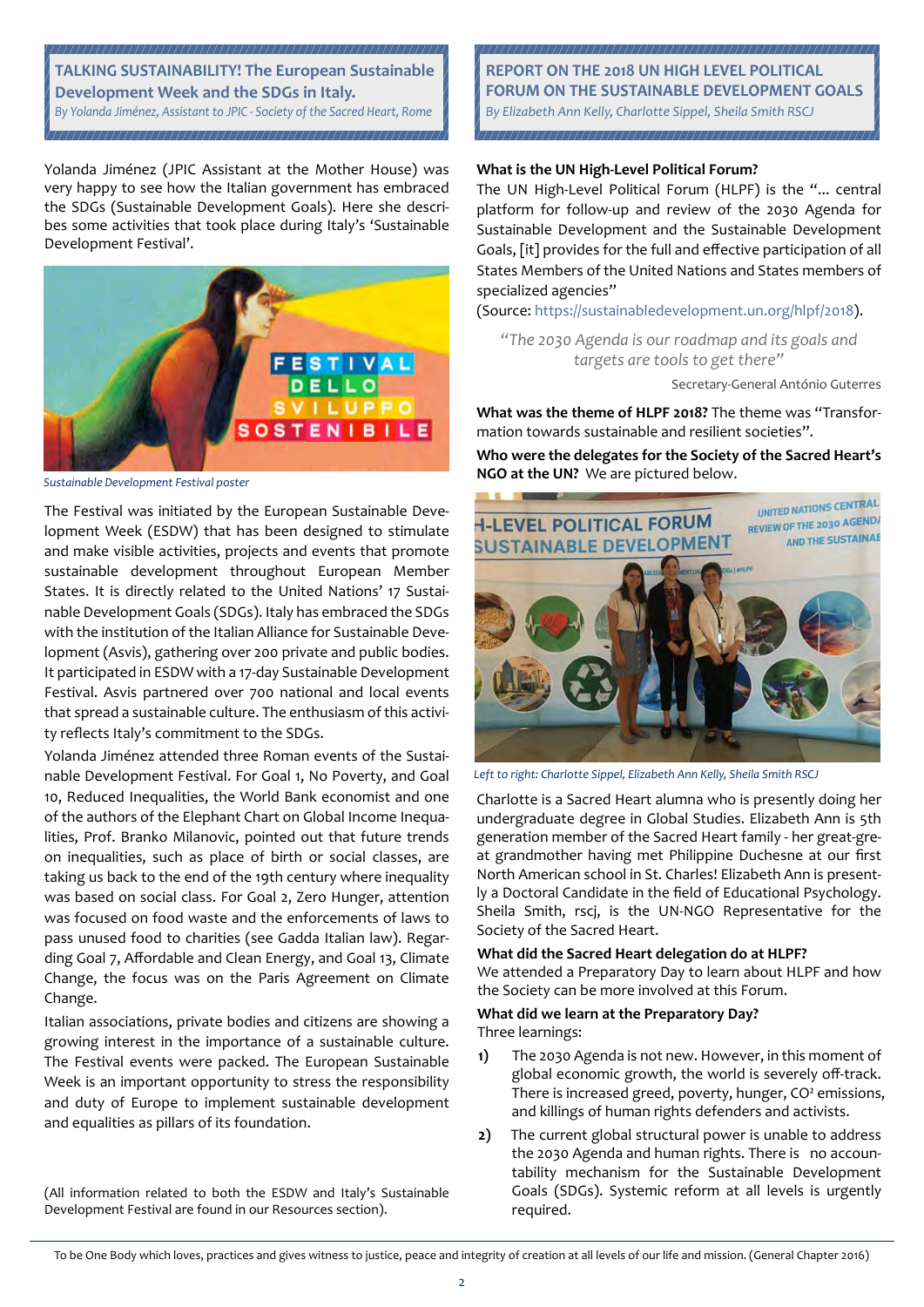**3)** Civil Society (that is us!) is more organized than ever to challenge current mechanisms and processes, and to offer ways forward. The Society of the Sacred Heart can get more involved at the UN.

#### **What else did the Sacred Heart delegation do?**

They attended official meetings, side-events, and Voluntary National Reviews (VNRs).

#### **Some learnings from the Official Meetings:**

Greed and Global Market Economy

The current global market economy is fueled by greed. This is the biggest obstacle standing in the way of achieving the 2030 Agenda. UN States must address their own structural transformation. Collaboration and sharing of finances must be part of a new global structure that empowers all and leaves no one behind.

*Question: But, is a transformed market economy the only way to go? Are there other economic models to consider?* 

#### **Children and Youth:**

Children and Youth represent more than half of the global population. A lack of access to water impacts nutrition and, in the case of girls, access to education. We need fair access to these which means a shift away from the current market economy and towards a more fair system that allows children access to things like enough food, adequate housing, health, and quality education.

#### **Indigenous Peoples:**

Indigenous peoples make up 15% of the world's poor, they are not often recognized in their own countries, and quite often have been left behind. Their lands are militarized and often sold to others without consent. Indigenous peoples have been excluded by governments.

They need to be included in planning for the future, and provided with special rights regarding the iniquities they have been forced to accept. Women in particular must be given more opportunities for education and farming. Indigenous life, crafts, cultures, and values must be preserved.

## **Partnerships:**

We must work together, not just within countries but between countries, especially to share resources such as water. Climate change is an opportunity for partnerships because it requires new solutions that provide access for all to water, food, land, and energy.

## **Some Learnings from Side-Events:**

Some side-events focused more on education, others on advocacy. We covered both.

## **Education:**

- **1)** At the event, *Child and Youth Awareness and Actions in the SDGs*, we learned that globally, youth show the strongest support for education spending and climate change actions, so their involvement in the SDGs is crucial.
- **2)** The event, *Education for Social, Economic, and Environmental Sustainability* taught us that education plays a critical role for sustainable development and global citizenship by developing awareness and critical thinking. Free, quality education is crucial for breaking cycles of poverty and transforming societies. The world map of illiteracy coincides with maps of poverty, malnutrition, ill health, and high infant and child mortality.
- **3)** Among the learnings at, *Women and Girls as Leaders in Building Sustainable Societies* were:
	- Closing the gender labor gap could raise the global GDP by 28 trillion dollars by 2025
	- Every additional year of high school education increases a girl's future income by 10-15%
	- m. Women are crucial in getting villages out of poverty

*A global campaign is needed to educate about the SDGs and to evaluate why present structures are ineffective.*

#### **Advocacy:**

At the event, *Accelerating SDG Implementation through Evaluation*, we learned that evaluations give us clear evidence that we can use for advocacy, but evaluation is often seen as punitive. This is because policies and programs are not always designed in a way that can work on a scale that benefits those who are hard to reach and are not always built in a way that can last. Development partners should have more joint evaluations or at least adopt harmonized ways to evaluate.

**Some learnings from the Voluntary National Reviews (VNRs):** 46 UN States presented VNRs. Of these, the Society of the Sacred Heart lives and works in 11: Australia, Canada, Columbia, Egypt, Hungary, Ireland, Malta, Mexico, Poland, Spain, and Uruguay. Between us, Elizabeth Ann, Charlotte, and I, tried to get to each of these. Because the reviews are voluntary and there is currently no evaluation mechanism for the SDGs in UN States, we do not know if countries were presenting the actual realities for people. We came away with the question, *Are these VNRs telling the experience of our sisters, their peoples, and their partners in mission? In other words, are these VNRs presenting a comprehensive picture of each country regarding poverty, hunger, health and well-being, education, water and sanitation, employment, housing, peace, etc.?* 

37 UN States are already listed to present VNRs at HLPF in July 2019. Of these, the Society of the Sacred Heart is in 7. They are: Chad, Chile, Democratic Republic of Congo, Indonesia, New Zealand, and the United Kingdom of Great Britain and Northern Ireland. *How can we be involved and have input into the VNRs being prepared in these countries where we live and work?* 

#### **Concretely, what can the Society of the Sacred Heart and its partners in mission do?**

At the NGO Office of the Society of the Sacred Heart at the UN

- Educate and make resources available about the SDGs and human rights leadership
- Work to improve two-way communication
- Facilitate the building of a working advocacy network for the Society of the Sacred Heart at the UN

For the International Society of the Sacred Heart and its partners in mission

- Be educated and teach about Sacred Heart at the UN, the SDGs and human rights
- m. Understand and participate in national political mechanisms for consultation and advocacy
- Work to improve two-way communication and participate in the Society of the Sacred Heart UN advocacy network

To be One Body which loves, practices and gives witness to justice, peace and integrity of creation at all levels of our life and mission. (General Chapter 2016)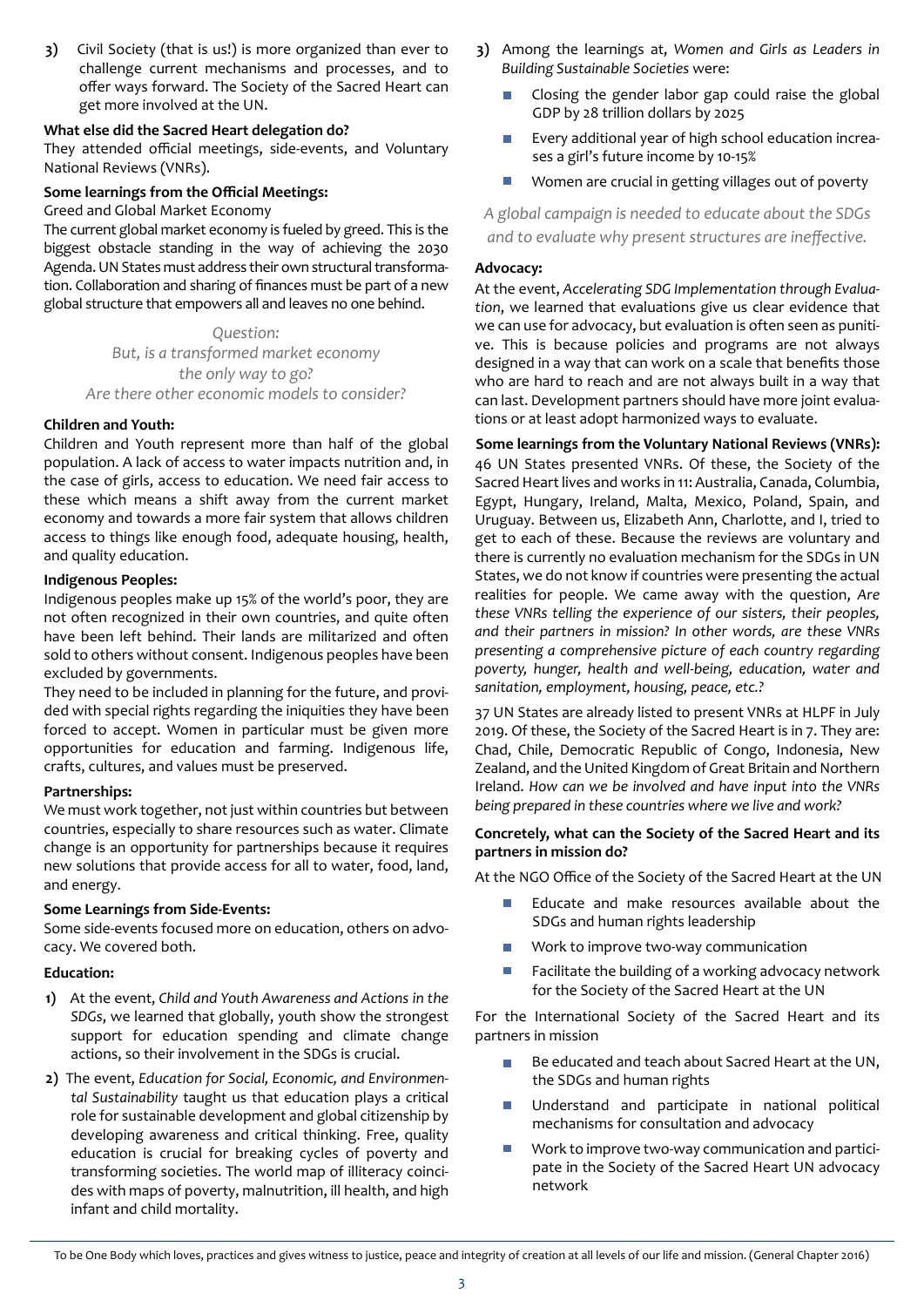#### **PERMANENT FORUM ON INDIGENOUS ISSUES** *April 2018*

Betzabeth Villaneuva (PER), Silvana Ferez (ARU), Imma de Stefanis (USC), Reyna González (USC) and Sheila Smith (UN-N-GO, USC) took part in the 17th UN Permanent Forum on Indigenous Issues in April 2018.



The theme of the Forum was: *Indigenous peoples' collective rights to lands, territories and resources*. Since this was our first time at a Permanent Forum on Indigenous Issues, our group supported another group of participants from REPAM (Red Eclesial Panamazónica).

*Betza and Silvana at the UN*

We attended all the events at which REPAM presented the voice of the Latin American Catholic church transnational network.

The NGO Mining Working Group, to which the Society of the Sacred Heart belongs at the UN, partners with REPAM. It does so by helping to make space for REPAM's voice at the international level and so that REPAM can raise their concerns about the challenges facing the people of the Amazon and their natural environment. The 4 RSCJ in attendance observed that in their countries the land and resource issues facing Indigenous peoples were similar to those being faced by Indigenous peoples globally.

The 18th Session of the UN Permanent Forum on Indigenous Issues will be held from 22 April – 3 May 2019. The theme will be: *Traditional knowledge: Generation, transmission and protection*.



*Betza, Silvana, Imma, and Reyna listening to voices from the Amazon* 

**RSCJ who are Indigenous or who work with Indigenous peoples and who want to attend can apply with the support of her Province by emailing Sheila Smith at: un-ngo@rscj.org**. **Spaces are available on a first-come-first-serve basis.**

#### **INTERNS AT THE UN-NGO** *By Sheila Smith, RSCJ*

**Lisabeth** (Elizabeth Ann) Kelly served as intern to the UN-NGO office for 2 months during the summer of 2018. During that time, she attended the High Level Political Forum (HLPF) as an additional representative for the Society of the Sacred Heart. From August 1, 2018 – July 31, 2019, while she works on her PhD, Lisabeth continues her internship on a part-time basis. Her main areas of focus are:

- **1)** To refresh the UN-NGO website and keep it up-to-date
- **2)** To conduct a survey throughout the school networks of the Society of the Sacred Heart on UN Sustainable Development Goals (SDGs) #4 Gender Equality and #5 Quality Education
- **3)** To represent the Society of the Sacred Heart on a committee at the UN to help us prepare for the High-Level Political Forum in the summer of 2019.



Lisabeth Kelly

Charlotte Sippel

**Charlotte** Sippel did a 2-week internship at the UN-NGO during the month of July 2018. During that time, she attended the High Level Political Forum (HLPF) and served as an additional representative for the Society of the Sacred Heart.

Anna Hellett

**Anna** Hellett is serving as Intern at the UN-NGO Office for September and October 2018. She comes to New York from London, England. Anna is working on 3 projects during her short 2-month internship:

- **1)** A program for UN International Day of the Girl on October 11. She will host 20 Sacred Heart girls at the UN-NGO office for a program on Sustainable Development Goal (SDG) #4 Gender Equality. The group will then participate in the annual Girls Speak Out Summit at the UN.
- **2)** A follow-up survey to the Society's Global Service Day. The purpose of the survey is to gather data about how the Society is helping to achieve the SDGs, and to help bring the voices of the Sacred Heart Family from the grassroots to the UN.
- **3)** A power point presentation for the International JPIC meeting. The purpose of the PowerPoint is to help the meeting participants to learn about the SDGs and the JPIC Database. Participants will see how the educational mission of the Society of the Sacred Heart links to JPIC and the SDGs. Anna will draw her information from the existing contributions in the JPIC Database.

To be One Body which loves, practices and gives witness to justice, peace and integrity of creation at all levels of our life and mission. (General Chapter 2016)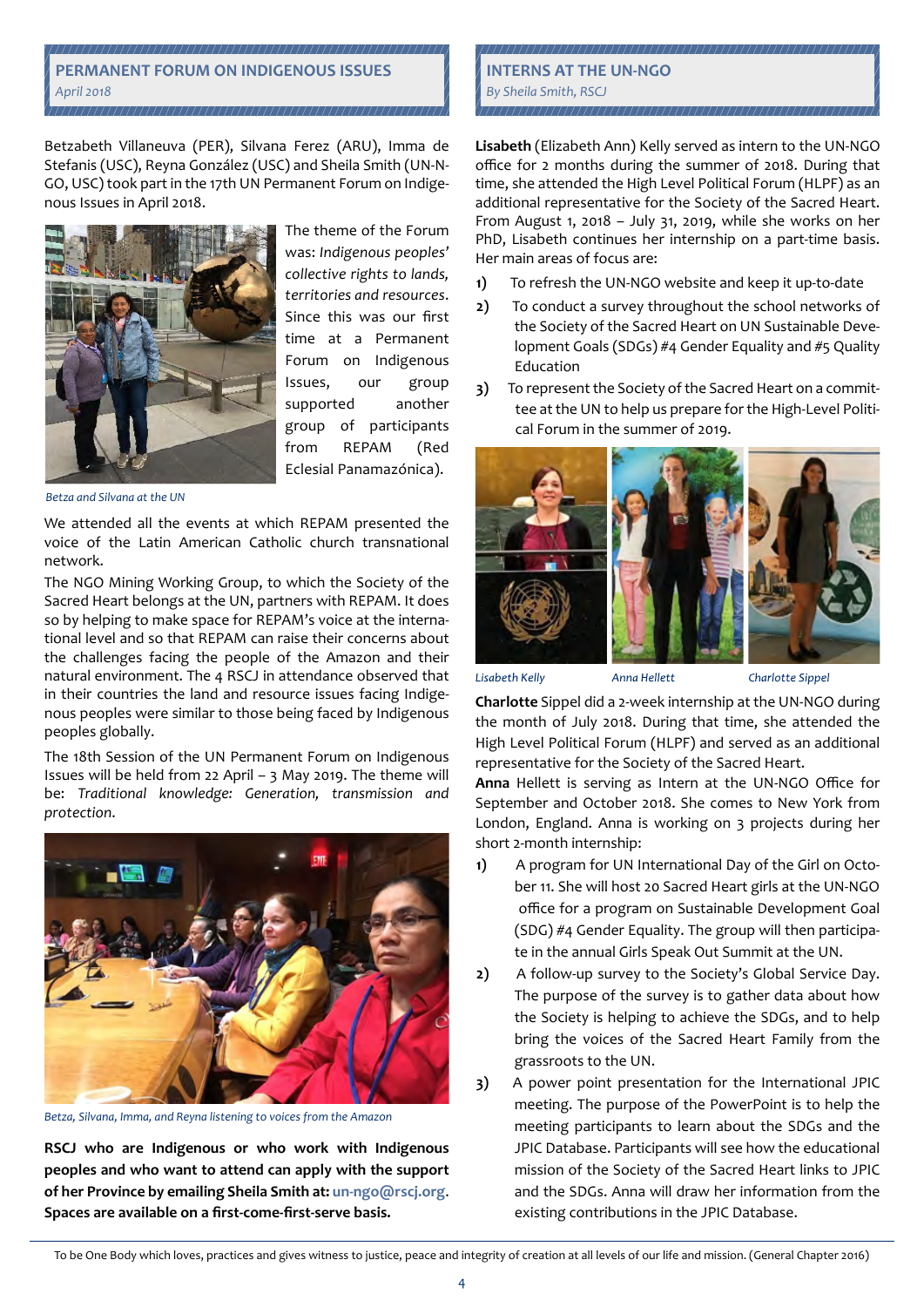# **TOUR OF THE UNITED NATIONS - OUR WORLD!** *By Nakato Betty, RSCJ; 3 July, 2018*

First, I would like to extend my sincere thanks to Sr. Sheila Smith our UN representative for all the efforts she is making to ensure that the Society's voice is heard at an international level. Gratitude to you Sheila for having arranged my tour of the UN building!

working on with her internship student. The main goal of the project was to use the society's database and establish the connections between the 17 UN sustainable development goals and the RSCJ ministries in different provinces. For example in Uganda/Kenya Province, there is a lot of effort done to

It was an exciting opportunity for me to learn more about how UN operates through its six main organs that is the General Assembly, the Security Council, the Economic and Social Council, the Trusteeship Council, the International Court of Justice and the Secretariat. Each organ has got different tasks nevertheless they all aim at having practical means to help those in need to lead better lives.



empower girls and women through education. This act is much in line with the fourth UN sustainable development goal. Which is to (ensure gender equality and empower all women and girls). This conversation I had with Sheila made me become more aware of the 17 UN goals. I found myself with renewed energy to continue working towards these goals now and when I return to Uganda/Kenya province.

*Nakato Betty at the UN*

The tour began at exactly 9:45 am. The tour guides met all the tourists at the reception desk. We were divided into four groups of fifteen people per group because of the big number. In my small group, we began by self-introduction. Our guide requested that each one of us to mention her/his country of origin. In addition to the USA citizens, my group had people from France, Italy, Australia, Ireland, and Uganda.

The tour guide explained to us that the UN was founded on 24 October 1945, after the Second World War with the aspiration to avoid future wars through diplomacy and dialogue among nations. The United Nations expects all the governments to take their obligation to ensure that all human beings, rich and poor, strong and weak male and female, all races and religions are treated with respect and dignity. I learned that any UN course of action in any given county must be decided by the member states. The UN does not impose anything on any given county.

We toured different chambers where various meetings are conducted. It was very inspiring to visit the UN meditation room. People of different faith meet in this place to ponder and pray, allowing the inner self to touch the higher self! I found this very moving. I would like to pray that the utilization of this room may continue to provide the members with empathy, courage, and confidence as they formulate policies on matters affecting all of humanity.

May the Almighty God continue to protect and bless the United Nations premises where people from all over the world meet to discuss important issues that influence our lives.

**VISITORS TO THE UN** *from May to July 2018*

Since May 2018, many RSCJ have visited the UN and/or UN-NGO Office in New York. Among them are:

- **>** Iwona Baryś (POL) and Lidia Gołębiewicz (POL)
- > Mary Roe (IRS)
- > Betty Nakato (UGK)
- > International JPIC Coordination Committee: Anne Corry (ROME), Miren Lumbreras (ESP), Joy Luz (PHI), Solome Najjuka (UGK), Rosario Sanchez (PER).
- > Kim Sook Hee (KOC)
- > Florence de la Villeon (BFN)
- > Siobhan Burke (ENW)
- Barbara Gartland (IRS)
- > Nancy Murphy (INS)

Sheila shared with me about one of the projects she had been

To be One Body which loves, practices and gives witness to justice, peace and integrity of creation at all levels of our life and mission. (General Chapter 2016)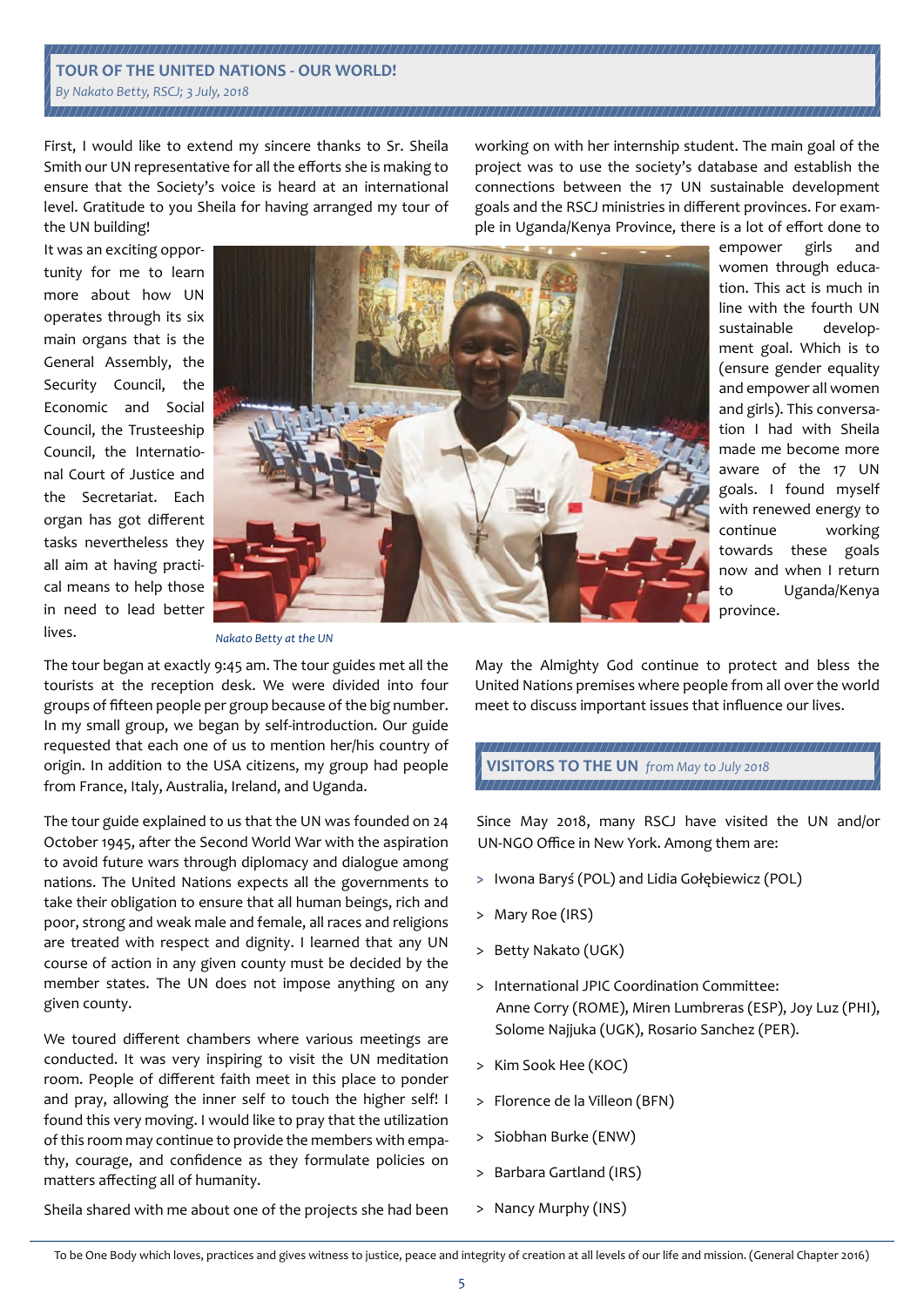# **EXTRACTS FROM POPE FRANCIS' ADDRESS TO PARTICIPANTS AT THE INTERNATIONAL CONFERENCE MAKING THE 3RD ANNIVERSARY OF THE ENCYCLICAL**  *"Laudato Sì"*

*Clementine Hall, Friday, 6 July 2018* 

Pope Francis spoke to about 300 participants in a conference called "Saving Our Common Home and the Future of Life on Earth". Pointing to St Francis of Assisi as an inspiration and guide, he prayed using words from Laudato Si that, "our struggles and our concern for this planet never take away the joy of our hope."

**EXTRACTS FROM POPE FRANCIS' ADDRESS TO PARTICIPANTS AT THE CONFERENCE ON** *"Religions and the Sustainable Development Goals: Listening to the Cry of the Earth and of the Poor" 8 March 2019* 

important it is to include and to listen to all voices, especially those usually excluded from this type of discussion, such as the voices of the poor, migrants, indigenous people, the young.

"I thank all of you for coming together to "*hear with your hearts*" the increasingly desperate cries of the earth and its poor, who look for our help and concern. You have also gathered to testify to the urgent need to respond to the Encyclical's call for *change*, for an *ecolo-*



*gical conversion*. *Pope Francis in Clementine Hall, Vatican*

Your presence here is the sign of your commitment to take concrete steps to save the planet and the life it sustains, inspired by the Encyclical's assumption that "everything is connected". That principle lies at the heart of an integral ecology.

Here we can think back on the call that Francis of Assisi received from the Lord in the little church of San Damiano: "*Go and repair my house, which, as you can see, lies in ruins*". Today, the "common home" of our planet also needs urgently to be repaired and secured for a sustainable future".

Anne Corry RSCJ had the opportunity to meet Pope Francis at this conference. She said to him "I pray for you." He replied, "Thank you. I need it!"

The full address of this occasion is found on the following link in English, Spanish, French, Italian and Portuguese:

http://w2.vatican.va/content/francesco/en/speeches/2018/july/-documentos/papa-francesco\_20180706\_terzo anniversario-laudatosi.html

"When we speak of sustainability, we cannot overlook how

As my predecessor Saint Paul VI rightly highlighted, to speak about human development means referring to all people – not just a few – and to the whole person – not just the material dimension (cf. Populorum Progressio, 14).

Those of us who are religious need to open up the treasures of our best

traditions in order to engage in a true and respectful dialogue on how to build the future of our planet. Religious narratives … contain "a conviction which we today share, that everything is interconnected …" (Laudato Si', 70).

The key principle of all religions is the love of neighbour and the care of creation. I wish to draw attention to a special group of religious persons, namely indigenous peoples. Although they represent only five per cent of the world's population, they look after about twenty-two per cent of the earth's landmass.

…in a strongly secularized world, such peoples remind us all of the sacredness of our earth. This means that their voice and their concerns should be at the centre of the implementation of the 2030 Agenda and at the heart of the search for new paths for a sustainable future.

*"Human beings, while capable of the worst, are also capable of rising above themselves, choosing again what is good, and making a new start"* (Laudato Si', 205)".

# The full address of this occasion is found on the following link in English, Spanish, French and Italian:

http://w2.vatican.va/content/francesco/en/speeches/2019/march/documents/papafrancesco\_20190308\_religioni-svilupposostenibil e.html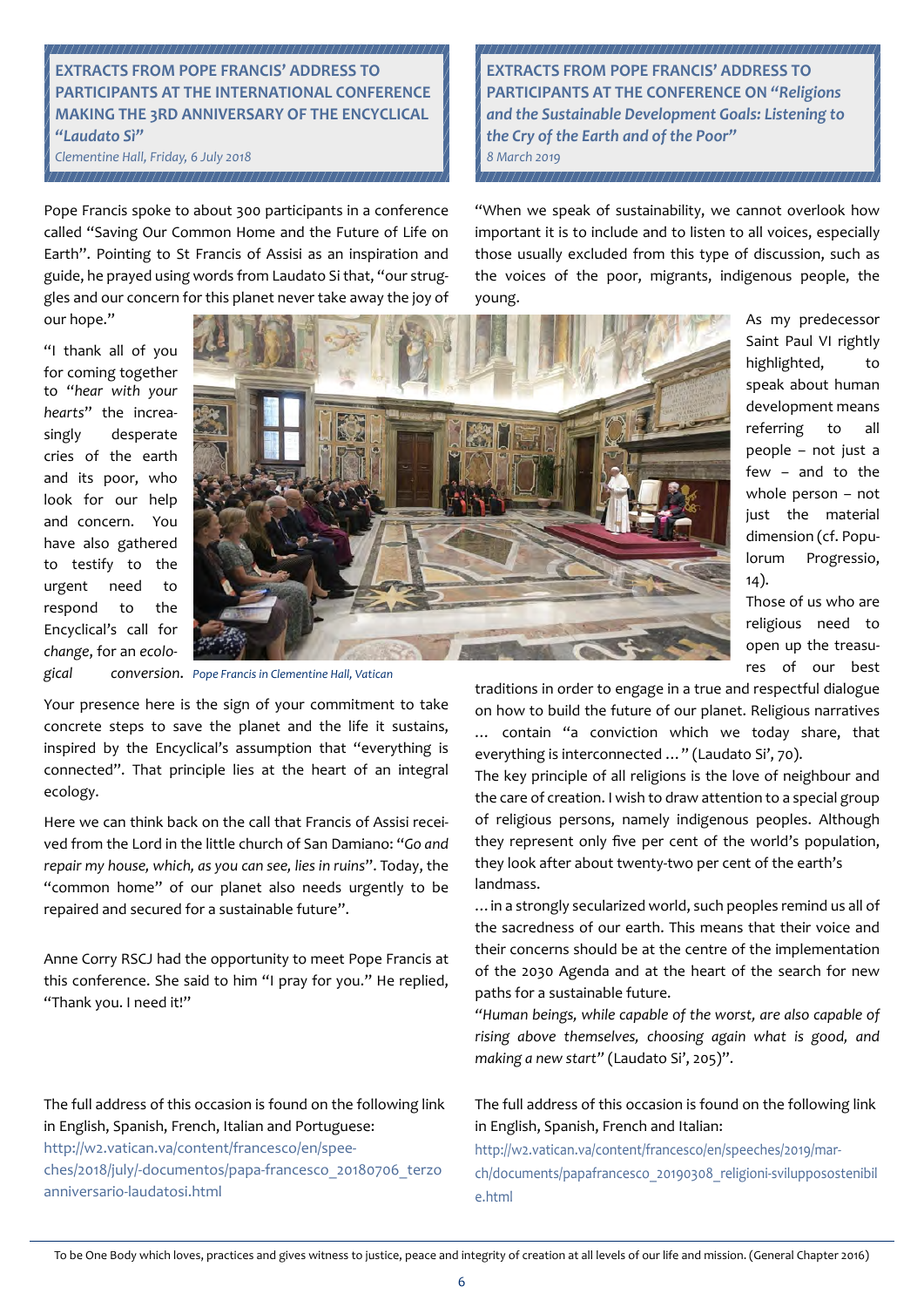# **REFLECTIONS ON WATER**

#### *By the Integrity of Creation Working Group*

*Reflections on Water* was produced by the Integrity of Creation Working Group, a group of religious men and women from international congregations whose leadership is based in Rome. Anne Corry, International JPIC Coordinator for the Society is a member of this group. Reflecting deeply on making integrated connections, this spiritual booklet uses input from the encyclical Laudato Si', Hebrew and Christian scriptures, and Catholic Social Teaching. It also includes ideas for prayers and liturgy. *Reflections on Water* is offered as a companion piece to *Water* 



*and Sanitation: A People's Guide to SDG 6*, which was written and published in 2017 by the New York-based NGO Mining Working Group of which Sheila Smith RSCJ is a member. If we look at the model of See-Judge-Act, *Water and Sanitation:A People's Guide to SDG 6*, articulates the **See** and the **Act** while *Reflections on Water* highlights the **Judge** or reflective aspect of the process on values, beliefs and faith. *Reflections on Water* is available in English while *Water and Sanitation* is available both in English and Spanish; links are available in the resources section.

"From Genesis 1:2 to Revelations 22:17, you'll find one word written 722 times. It's not just a word –it's the singular symbol shared by all of the world's religions. The symbol that plays a central role in our rituals. Religions have recognised its sacredness for millennia because it is the foundation for all life. The Dao De Jing, an ancient Chinese text, beautifully observes that it is the "void within the cup" that makes the cup useful – as a holder of water. From birth until death, our rituals may differ, but our commonality is as clear as clean water. Here are a few ways religions share similar beliefs about the sacred nature of water."

From *'Reflections on Water': The One Sacred Gift All Religions Share (excerpt)* by Brian D McLaren (2015)

*Yolanda Jiménez holding the Water booklets*

## **RESOURCES**

*European Sustainable Week:*  www.esdw.eu

*Sustainable Development Festival (Italian national response of the ESW):*  http://festivalsvilupposostenibile.it/2018/english/

*The Italian Alliance for Sustainable Development (Asvis):* www.asvis.it

#### *Asset database:*

http://asset.k4d.forumpa.it/ASSET/(S(eyhqamsgmror5oskwmnvnu5w))/MainCommand.do?ph1=Tabella&ph2=Mappa&s ort=Valore&order=ASC&idModelloSelezionato=1

*Food Sustainable Index Barilla Foundation:* http://foodsustainability.eiu.com/

*4GoodFood (Taste Don't Waste):*  https://www.costacruises.co.uk/B2C/GB/sustainability/tomorrow/Pages/4goodfood.aspx

*Winnow Solutions (Taste Don't Waste):*  www.winnowsolutions.com

*Talaona Dialogue (UN Climate Change):*  www.talanoadialogue.com

*Teaching SDGs:*  https://bit.ly/2OCv4Eb

*Sustainable Development Goal Report 2018:*  https://bit.ly/2tQv4af

*UNITAR Free and Open Courses:*  https://unitar.org/free-courses

*Reflections on Water booklet:*  https://docs.wixstatic.com/ugd/e7a99a\_2e3168905a5a4b3880e80ec36d8d845d.pdf

*Water and Sanitation: A People's Guide to SDG 6:* https://bit.ly/2M862Lu